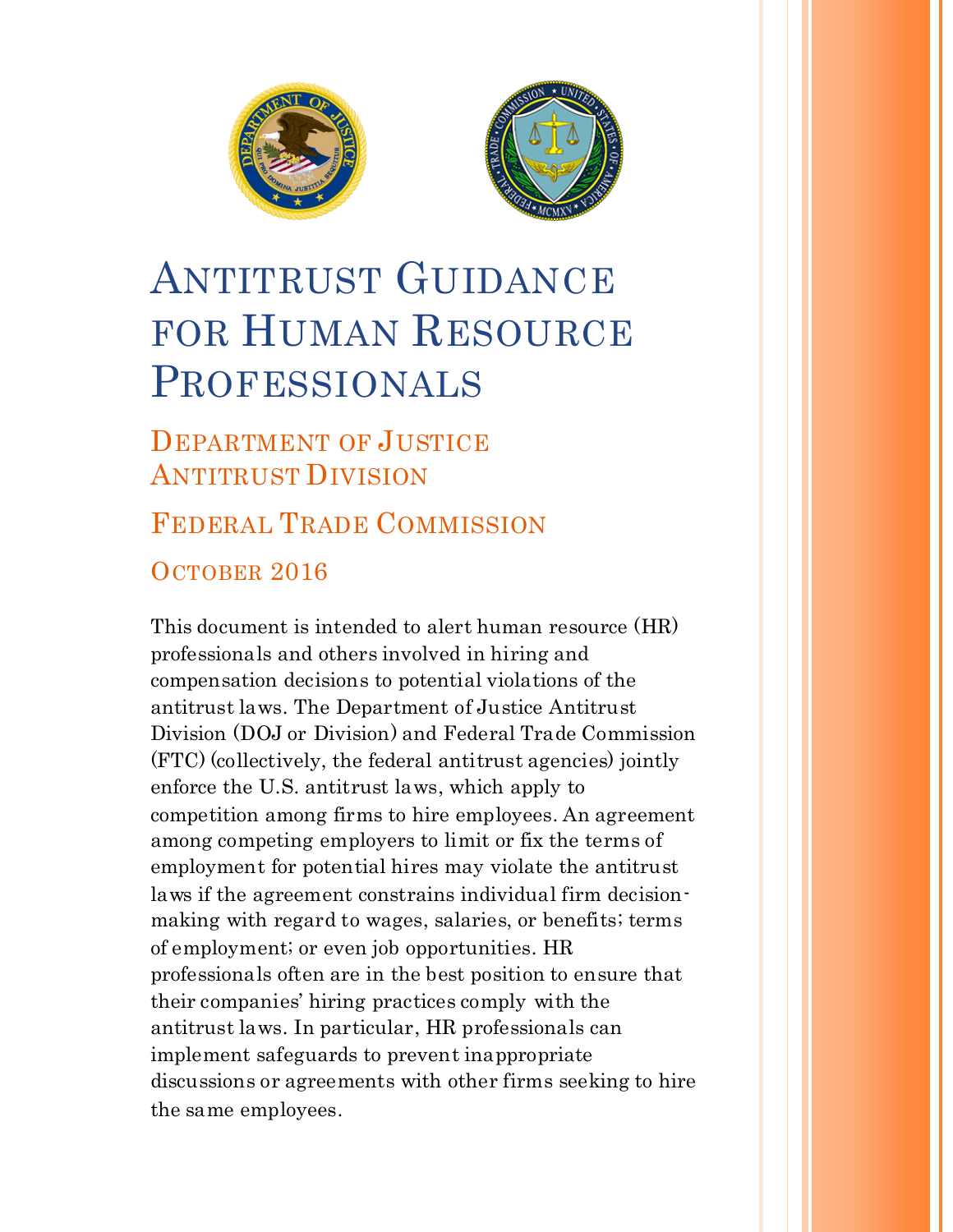## The antitrust laws establish the rules of a competitive employment marketplace.

Free and open markets are the foundation of a vibrant economy. Just as competition among sellers in an open marketplace gives consumers the benefits of lower prices, higher quality products and services, more choices, and greater innovation, competition among employers helps actual and potential employees through higher wages, better benefits, or other terms of employment. Consumers can also gain from competition among employers because a more competitive workforce may create more or better goods and services.

From an antitrust perspective, firms that compete to hire or retain employees are competitors in the employment marketplace, regardless of whether the firms make the same products or compete to provide the same services. It is unlawful for competitors to expressly or implicitly agree not to compete with one another, even if they are motivated by a desire to reduce costs. Therefore, HR professionals should take steps to ensure that interactions with other employers competing with them for employees do not result in an unlawful agreement not to compete on terms of employment. Any company, acting on its own, may typically make decisions regarding hiring, soliciting, or recruiting employees. But the company and its employees should take care not to communicate the company's policies to other companies competing to hire the same types of employees, nor ask another company to go along.

The federal antitrust agencies have taken enforcement actions against employers that have agreed not to compete for employees. Based on those cases, here are some general principles to help HR professionals and the companies they represent avoid running afoul of the antitrust laws as they relate to agreements and communications among employers. Note that this guidance does not address the legality of specific terms contained in contracts between an employer and an employee, including non-compete clauses.

Violations of the antitrust laws can have severe consequences. Depending on the facts of the case, the DOJ could bring a criminal prosecution against individuals, the company, or both. And both federal antitrust agencies could bring civil enforcement actions. In addition, if an employee or another private party were injured by an illegal agreement among potential employers, that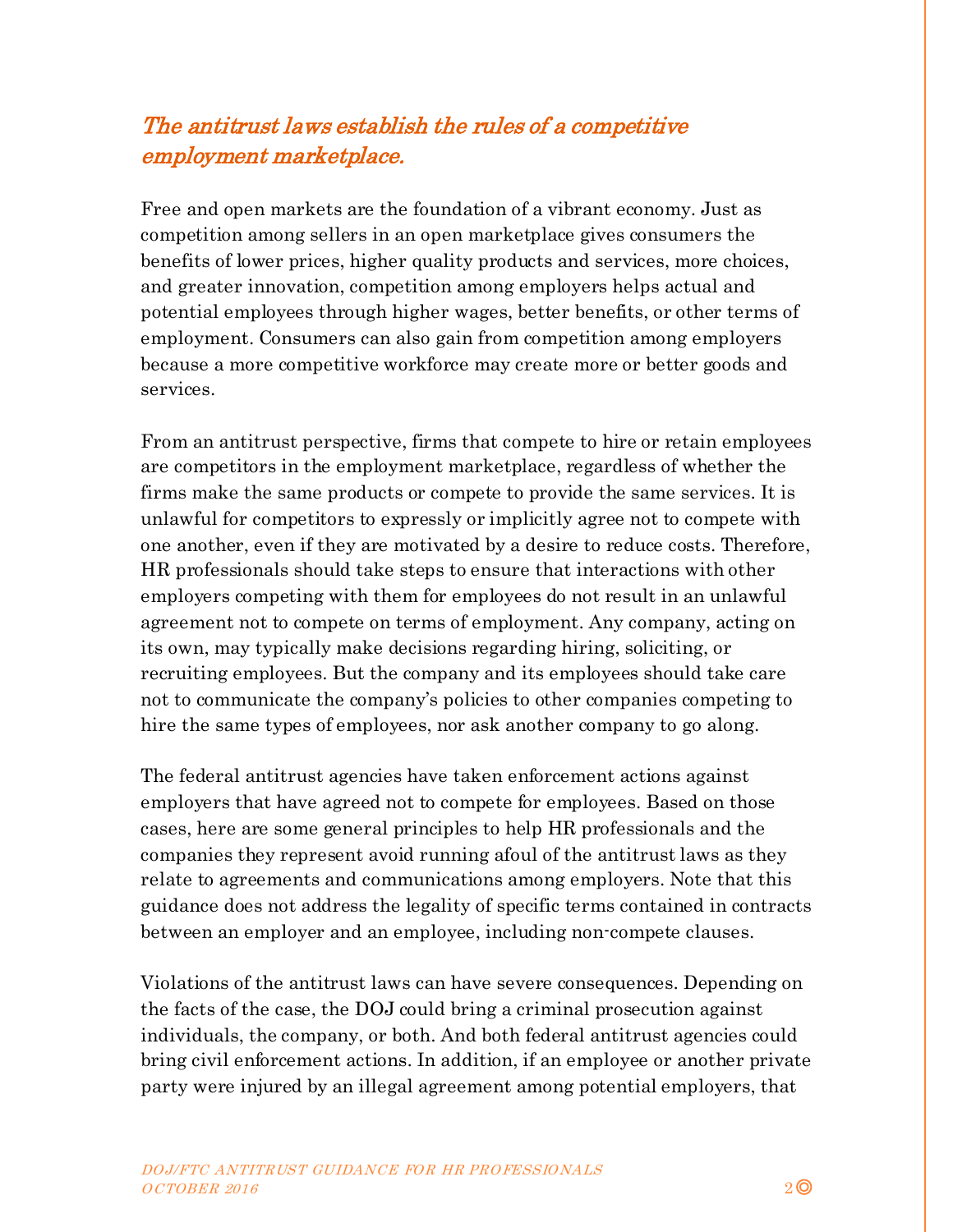party could bring a civil lawsuit for treble damages (i.e., three times the damages the party actually suffered).

## Agreements among employers not to recruit certain employees or not to compete on terms of compensation are illegal.

An HR professional should avoid entering into agreements regarding terms of employment with firms that compete to hire employees. It does not matter whether the agreement is informal or formal, written or unwritten, spoken or unspoken.

An individual likely is breaking the antitrust laws if he or she:

- agrees with individual(s) at another company about employee salary or other terms of compensation, either at a specific level or within a range (so-called wage-fixing agreements), or
- agrees with individual(s) at another company to refuse to solicit or hire that other company's employees (so-called "no poaching" agreements).

Even if an individual does not agree orally or in writing to limit employee compensation or recruiting, other circumstances – such as evidence of discussions and parallel behavior – may lead to an inference that the individual has agreed to do so.

Naked wage-fixing or no-poaching agreements among employers, whether entered into directly or through a third-party intermediary, are per se illegal under the antitrust laws. That means that if the agreement is separate from or not reasonably necessary to a larger legitimate collaboration between the employers, the agreement is deemed illegal without any inquiry into its competitive effects. Legitimate joint ventures (including, for example, appropriate shared use of facilities) are not considered per se illegal under the antitrust laws.

The DOJ filed a [civil enforcement action against the Arizona Hospital &](https://www.justice.gov/atr/case/us-and-state-arizona-v-arizona-hospital-and-healthcare-association-and-azhha-service-corp)  [Healthcare Association](https://www.justice.gov/atr/case/us-and-state-arizona-v-arizona-hospital-and-healthcare-association-and-azhha-service-corp) for acting on behalf of most hospitals in Arizona to set a uniform bill rate schedule that the hospitals would pay for temporary and per diem nurses. The case resulted in a [consent judgment.](https://www.justice.gov/atr/case-document/final-judgment-17) And in the past few years, the DOJ brought three civil enforcement actions against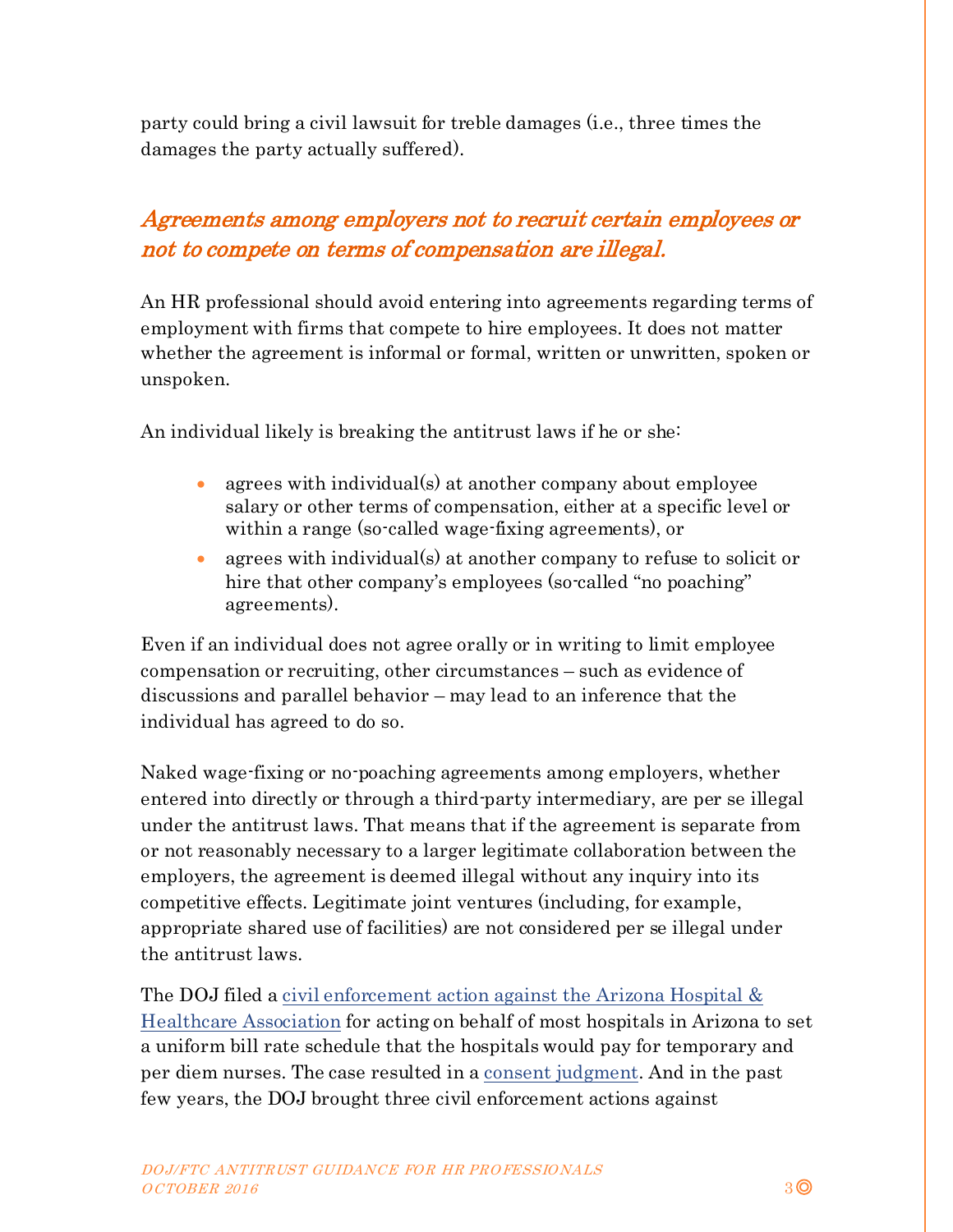technology companies [\(eBay and Intuit,](https://www.justice.gov/atr/case/us-v-ebay-inc) [Lucasfilm and Pixar,](https://www.justice.gov/atr/case/us-v-lucasfilm-ltd) and [Adobe,](https://www.justice.gov/atr/case/us-v-adobe-systems-inc-et-al)  [Apple, Google, Intel, Intuit, and Pixar\)](https://www.justice.gov/atr/case/us-v-adobe-systems-inc-et-al) that entered into "no poach" agreements with competitors. In all three cases, the competitors agreed not to cold call each other's employees. In two cases, at least one company also agreed to limit its hiring of employees who currently worked at a competitor. All three cases ended in consent judgments against the technology companies. The FTC has brought two cases relating to competition for employment. One was against <u>Debes Corp</u>, for entering into agreements to boycott temporary nurses' registries in order to eliminate competition among the nursing homes for the purchase of nursing services. The FTC also brought a [case against the Council of Fashion Designers of America](https://www.ftc.gov/news-events/press-releases/1995/06/council-fashion-designers-america) and the organization that produces the fashion industry's two major fashion shows for attempting to reduce the fees and other terms of compensation for models. Both cases ended in consent judgments.

Going forward, the DOJ intends to proceed criminally against naked wagefixing or no-poaching agreements. These types of agreements eliminate competition in the same irredeemable way as agreements to fix product prices or allocate customers, which have traditionally been criminally investigated and prosecuted as hardcore cartel conduct. Accordingly, the DOJ will criminally investigate allegations that employers have agreed among themselves on employee compensation or not to solicit or hire each others' employees. And if that investigation uncovers a naked wage-fixing or nopoaching agreement, the DOJ may, in the exercise of its prosecutorial discretion, bring criminal, felony charges against the culpable participants in the agreement, including both individuals and companies.

#### Avoid sharing sensitive information with competitors.

Sharing information with competitors about terms and conditions of employment can also run afoul of the antitrust laws. Even if an individual does not agree explicitly to fix compensation or other terms of employment, exchanging competitively sensitive information could serve as evidence of an implicit illegal agreement. While agreements to share information are not per se illegal and therefore not prosecuted criminally, they may be subject to civil antitrust liability when they have, or are likely to have, an anticompetitive effect. Even without an express or implicit agreement on terms of compensation among firms, evidence of periodic exchange of current wage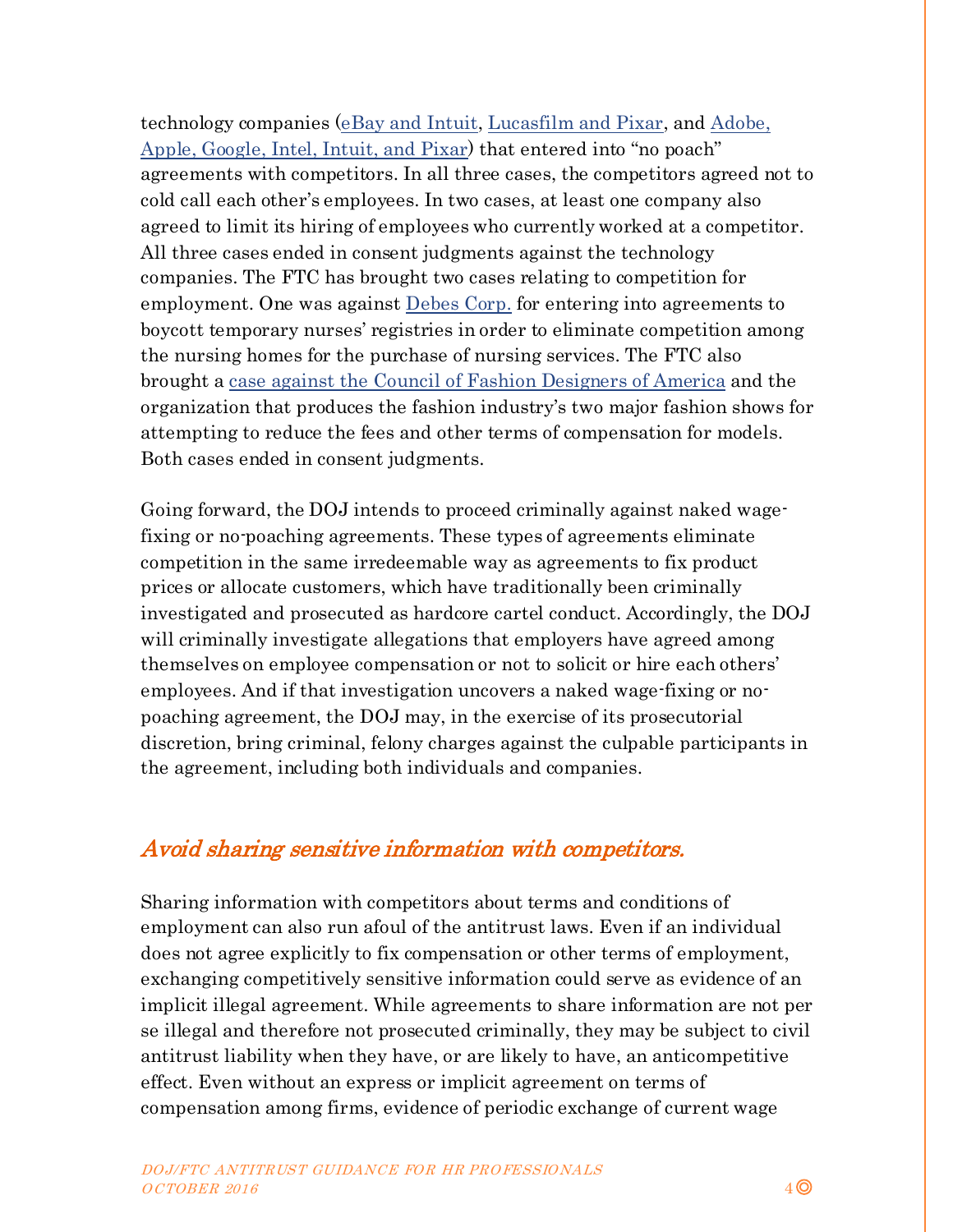information in an industry with few employers could establish an antitrust violation because, for example, the data exchange has decreased or is likely to decrease compensation. For example, the DOJ [sued the Utah Society for](https://www.justice.gov/atr/case/us-v-utah-society-healthcare-human-resources-administration-et-al)  [Healthcare Human Resources Administration,](https://www.justice.gov/atr/case/us-v-utah-society-healthcare-human-resources-administration-et-al) a society of HR professionals at Utah hospitals, for conspiring to exchange nonpublic prospective and current wage information about registered nurses. The exchange caused defendant hospitals to match each other's wages, keeping the pay of registered nurses in Salt Lake County and elsewhere in Utah artificially low. The case ended in [a consent judgment](https://www.justice.gov/atr/case-document/file/628496/download) so that registered nurses could benefit from competition for their services.

Even if participants in an agreement are parties to a proposed merger or acquisition, or are otherwise involved in a joint venture or other collaborative activity, there is antitrust risk if they share information about terms and conditions of employment.

However, not all information exchanges are illegal. It is possible to design and carry out information exchanges in ways that conform with the antitrust laws. For example, an information exchange may be lawful if:

- a neutral third party manages the exchange,
- the exchange involves information that is relatively old,
- the information is aggregated to protect the identity of the underlying sources, and
- enough sources are aggregated to prevent competitors from linking particular data to an individual source.

Also, in the course of determining whether to pursue a merger or acquisition, a buyer may need to obtain limited competitively sensitive information. Such information gathering may be lawful if it is in connection with a legitimate merger or acquisition proposal and appropriate precautions are taken.

For more information on information exchanges, you can review the DOJ's and FTC's [specific guidance to the healthcare](https://www.justice.gov/atr/statements-antitrust-enforcement-policy-health-care) industry on when written surveys of wages, salaries, or benefits are less likely to raise antitrust concerns (see Statement 6).

If your company is considering sharing specific information or otherwise collaborating with competitors regarding compensation or other terms of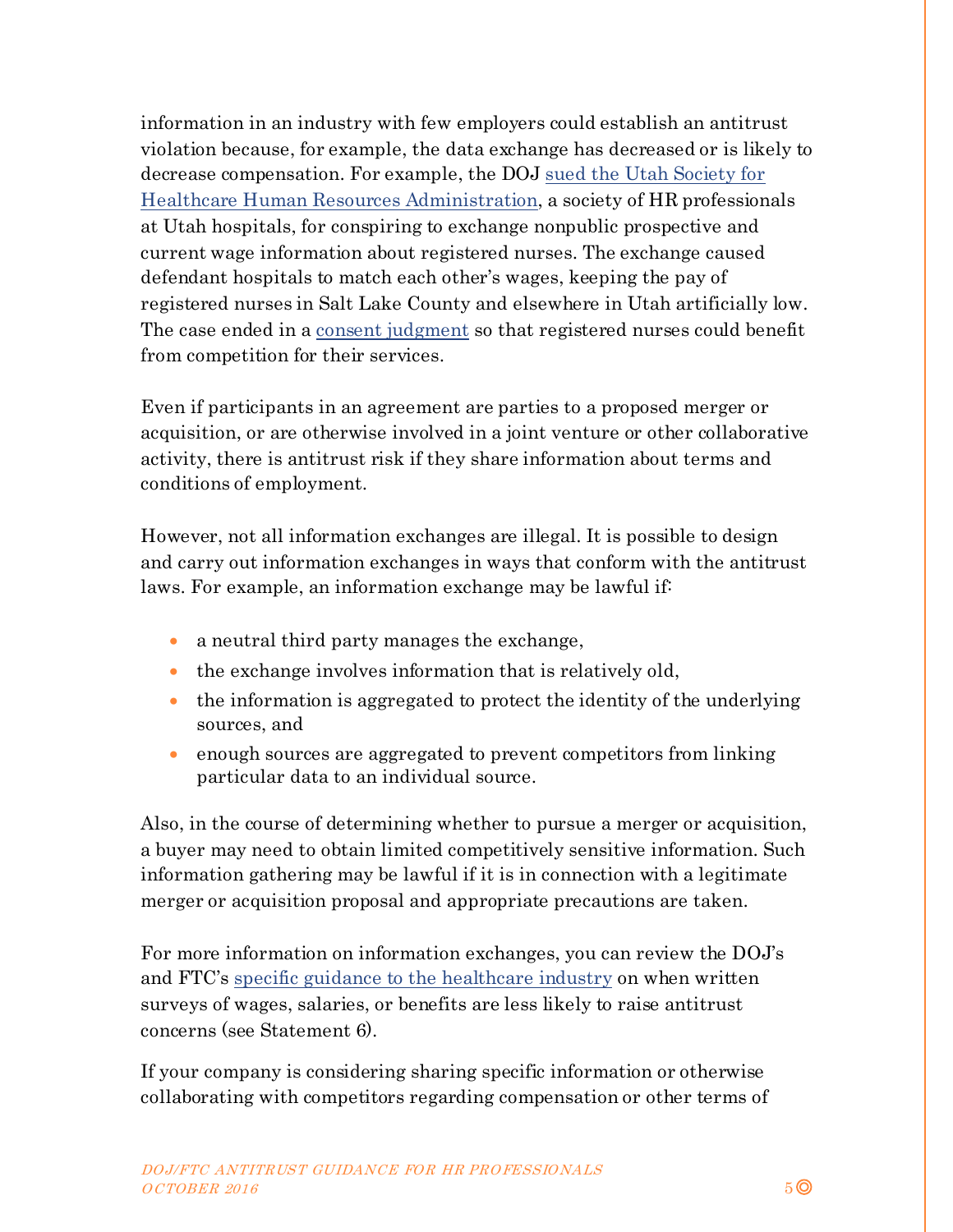employment, and you have questions regarding the legality of the activity, the federal antitrust agencies are available to offer further guidance. The Division has a [business review process](https://www.justice.gov/sites/default/files/atr/legacy/2011/11/03/276833.pdf) that enables businesses to determine how the Division may respond to proposed joint ventures or other business conduct. The FTC has a similar process for obtaining an [advisory opinion](https://www.ftc.gov/tips-advice/competition-guidance/competition-advisory-opinions) for future conduct. When the federal antitrust agencies are able to analyze and comment on the possible competitive impact of proposed business conduct before that conduct is implemented, companies are more likely to avoid enforcement investigations and lawsuits.

\_\_\_\_\_\_\_\_\_\_

#### Questions and Answers

**Question:** I work as an HR professional in an industry where we spend a lot of money to recruit and train new employees. At a trade show, I mentioned how frustrated I get when a recent hire jumps ship to work at a competitor. A colleague at a competing firm suggested that we deal with this problem by agreeing not to recruit or hire each other's employees. She mentioned that her company had entered into these kinds of agreements in the past, and they seemed to work. What should I do?

Answer: What that colleague is suggesting is a no-poaching agreement. That suggestion amounts to a solicitation to engage in serious criminal conduct. You should refuse her suggestion and consider contacting the [Antitrust Division's Citizen Complaint Center](https://www.justice.gov/atr/report-violations) or the [Federal Trade](https://www.ftc.gov/faq/competition/report-antitrust-violation)  [Commission's Bureau of Competition](https://www.ftc.gov/faq/competition/report-antitrust-violation) to report the behavior of your colleague's company. If you agree not to recruit or hire each other's employees, you would likely be exposing yourself and your employer to substantial criminal and civil liability.

**Question:** My friend and I are both managers at different companies in an industry where employee wage growth seems to be out of control. Over lunch, my friend proposed that we could solve this problem by reaching out to other industry leaders to establish a more reasonable pay scale for our employees. Is this legal?

Answer: An agreement among competitors to set wages or establish a pay scale is an illegal wage-fixing agreement. If you take your friend's suggestion and form such an agreement on behalf of your company with your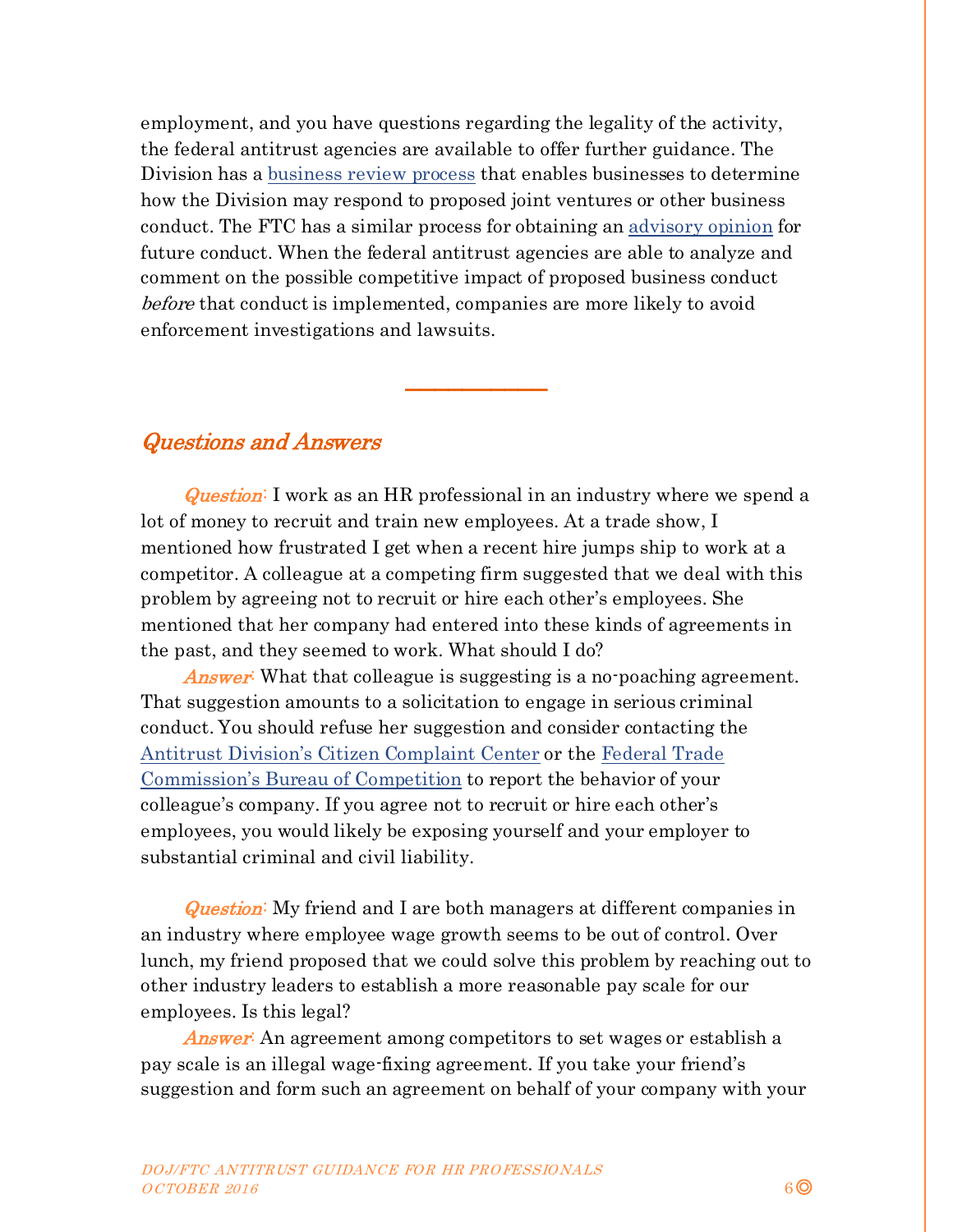friend or others acting on behalf of their companies, you would likely be exposing yourself and your employer to substantial criminal and civil liability. The DOJ could open a criminal investigation, and if it determines that your agreement is a naked wage-fixing agreement, it could bring criminal charges against you, your employer, your friend, and other individuals or companies that participate in the agreement. Participants could also be subject to substantial civil liability.

Additionally, merely inviting a competitor to enter into an illegal agreement may be an antitrust violation – even if the invitation does not result in an agreement to fix wages or otherwise limit competition. In antitrust terms, an "invitation to collude" describes an improper communication to an actual or potential competitor that you are ready and willing to coordinate on price or output or other important terms of competition. For instance, [the FTC took action](https://www.ftc.gov/news-events/press-releases/2015/10/marketer-rug-accessory-settles-ftc-charges-invitation-collude) after an online retailer emailed a competitor to suggest that both companies sell their products at the same price, which was higher than either company was charging. The competitor declined the invitation and notified the FTC. Be aware that private communications among competitors may violate the FTC Act if (1) the explicit or implicit communication to a competitor (2) sets forth proposed terms of coordination (3) which, if accepted, would constitute a per se antitrust violation.

Question: I work as a senior HR professional at a nonprofit organization that works hard to keep costs down so we can serve more people. One idea we had is to cap wage increases for certain employee groups, but we are worried that we might lose employees to other nonprofit organizations that don't cap wage increases. So, I would like to call other nonprofit organizations in my region to ask them if they would consider a cap on wage growth rates as well. Should I do that? What if, instead of reaching out to other nonprofit organizations directly, we all agree to hire the same consultant who communicates the pay scale to the nonprofit organizations?

Answer: No. You would likely violate antitrust law if you and the other nonprofit organizations agreed to decrease wages or limit future wage increases. A desire to cut costs is not a defense. Your nonprofit organization and the others are competitors because you all compete for the same employees. It does not matter that your employer and the other organizations are not-for-profit; nonprofit organizations can be criminally or civilly liable for antitrust law violations. It also makes no difference if you propose to hire a consultant who will determine and set the pay scale; employing a third-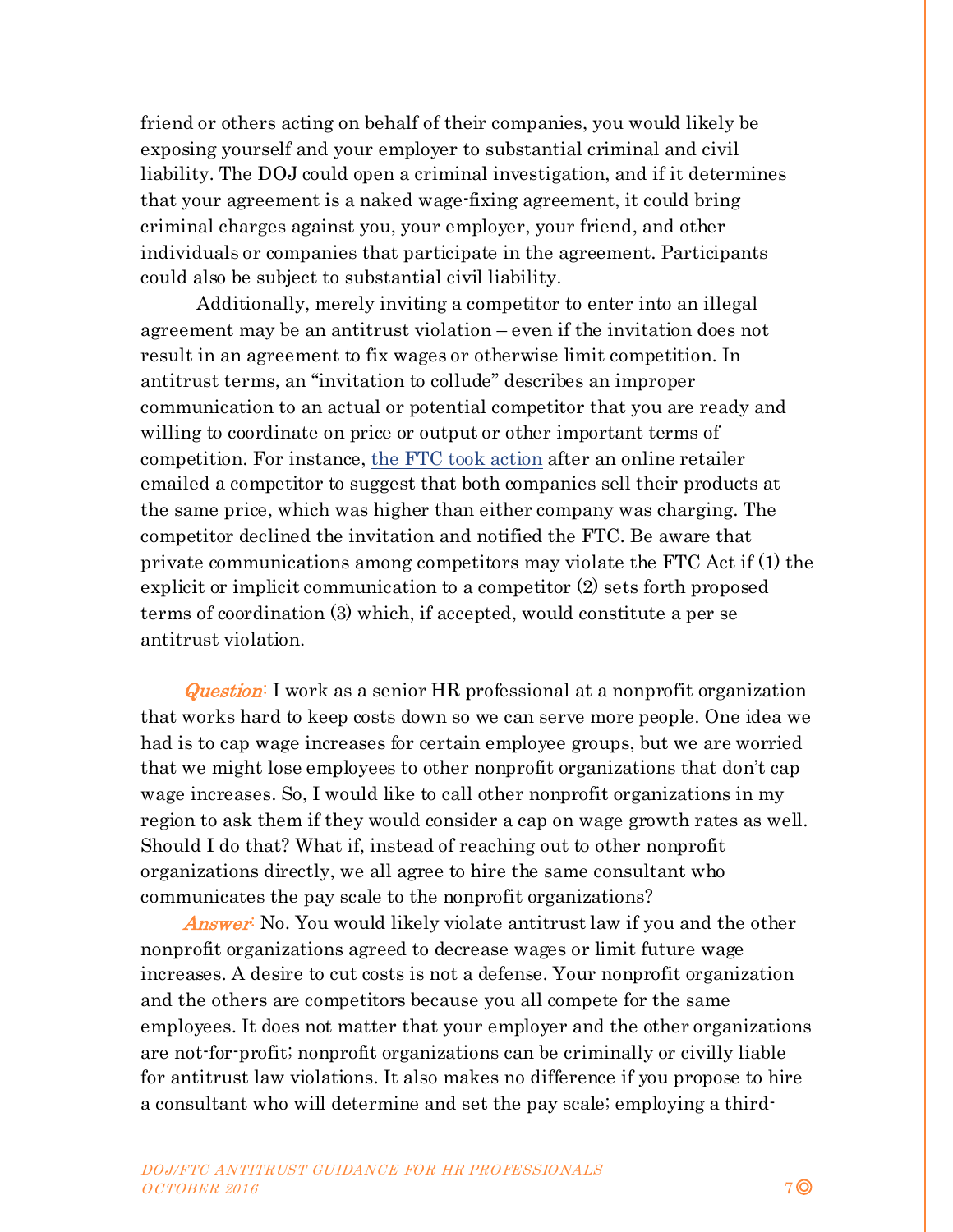party intermediary does not insulate you or your organization from liability under the antitrust law.

**Question:** I work in the HR department of a university that sometimes gets into bidding wars to attract faculty from rival institutions. Those efforts rarely succeed, but they take up a lot of time, energy, and resources. Recently someone in the Dean's office told me that we now had a "gentleman's agreement" with another university not to try to recruit each other's senior faculty. There isn't a written agreement, and efforts to hire each other's faculty were rarely successful. Is this okay?

Answer: No. An illegal agreement can be oral; it need not be written down on paper. This conduct is similar to the conduct challenged by the Division in its recent no-poaching cases involvin[g eBay,](https://www.justice.gov/atr/case/us-v-ebay-inc) [Lucasfilm,](https://www.justice.gov/atr/case/us-v-lucasfilm-ltd) and [Adobe,](https://www.justice.gov/atr/case/us-v-adobe-systems-inc-et-al) and the FTC in its cases against [Debes Corp.](https://www.ftc.gov/sites/default/files/documents/commission_decision_volumes/volume-115/ftc_volume_decision_115_january_-_december_1992pages_670-773.pdf) and the [Council of](https://www.ftc.gov/sites/default/files/documents/commission_decision_volumes/volume-120/ftc_volume_decision_120_july_-_december_1995pages_814_-_892.pdf)  [Fashion Designers.](https://www.ftc.gov/sites/default/files/documents/commission_decision_volumes/volume-120/ftc_volume_decision_120_july_-_december_1995pages_814_-_892.pdf) If the no-poaching agreement is naked, that is, separate from or not reasonably necessary to a larger legitimate collaboration between the universities, it is conduct that the Division will criminally investigate and may decide to criminally prosecute, charging institutions or individuals or both.

If you stopped recruiting and bidding for faculty from another university due to a gentleman's agreement, you have become a member of that no-poaching agreement and could be subject to criminal liability. You should take no further action to comply with that agreement, and notify your university's legal counsel of the university's participation in this illegal agreement. The university may wish to report the conduct to the Division under its Corporate Leniency Policy, which provides that the first qualifying corporation (including universities and other non-profit entities) to report the antitrust offense and cooperate with the Division's investigation will not be criminally charged for the reported antitrust offense. If you have already participated in the illegal agreement, you may wish to report the conduct to the Division under its Leniency Policy for Individuals, which provides that the first qualifying individual to report the antitrust offense and cooperate with the Division's investigation will not be criminally charged for the reported antitrust offense. For more information on these policies, see this [link.](https://www.justice.gov/atr/leniency-program)

**Question:** I am the CEO of a small business. In my industry, firms traditionally offer gym memberships to all employees. Gym membership fees are increasing, so I would like to stop offering memberships, but I am worried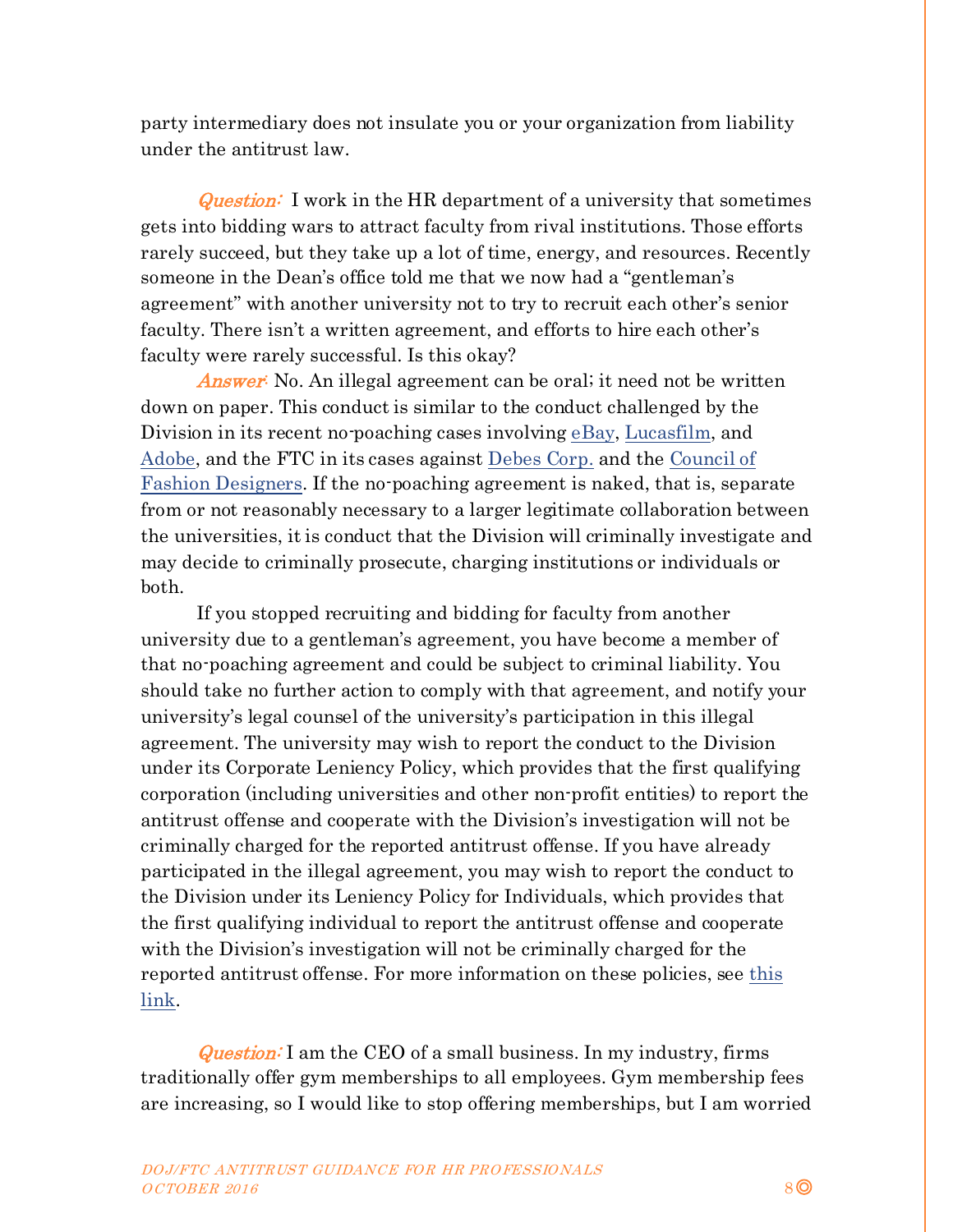that current employees will become disgruntled and move to other companies. I would like to ask other firms in the industry to stop offering gym memberships, as well. Can I do that?

Answer: No, you would likely violate antitrust law if you and the other companies agreed to cease offering gym memberships. Job benefits such as gym membership, parking, transit subsidies, meals, or meal subsidies and similar benefits of employment are all elements of employee compensation. An agreement with a competitor to fix elements of employee compensation is an illegal wage-fixing agreement.

Question: I am an HR professional who serves on the board of our industry's professional society. We are interested in determining current and future trends in industry wages. Can we distribute a survey asking companies within the industry about current and future wages?

Answer: It may be unlawful for you, a member of the industry, to solicit a competitor's company-specific response to a wage survey that asks about current or future wages, or to respond to a competitor's request to provide such information. In addition, it may be unlawful for the professional society to distribute company-specific information about past, current, and future wages. Competitors' exchange of nonpublic, company-specific information about current and future wages may violate antitrust law, unless certain survey procedures are followed to mitigate the risk of competitive harm.

For more guidance on the antitrust treatment of information exchanges among competitors, see Statement 6 of the DOJ's and FTC's [guidance to the healthcare industry.](https://www.justice.gov/atr/statements-antitrust-enforcement-policy-health-care)

Question: I am a new HR professional, and I am attending my first professional conference next week. What should I watch out for to avoid violating antitrust law?

**Answer:** You should not enter into agreements about employee compensation, other terms of employment, or employee recruitment with other HR professionals who work at competitors, meaning other companies that compete for the same types of employees. Also, avoid discussing specific compensation policies or particular compensation levels with HR professionals who work for competitors.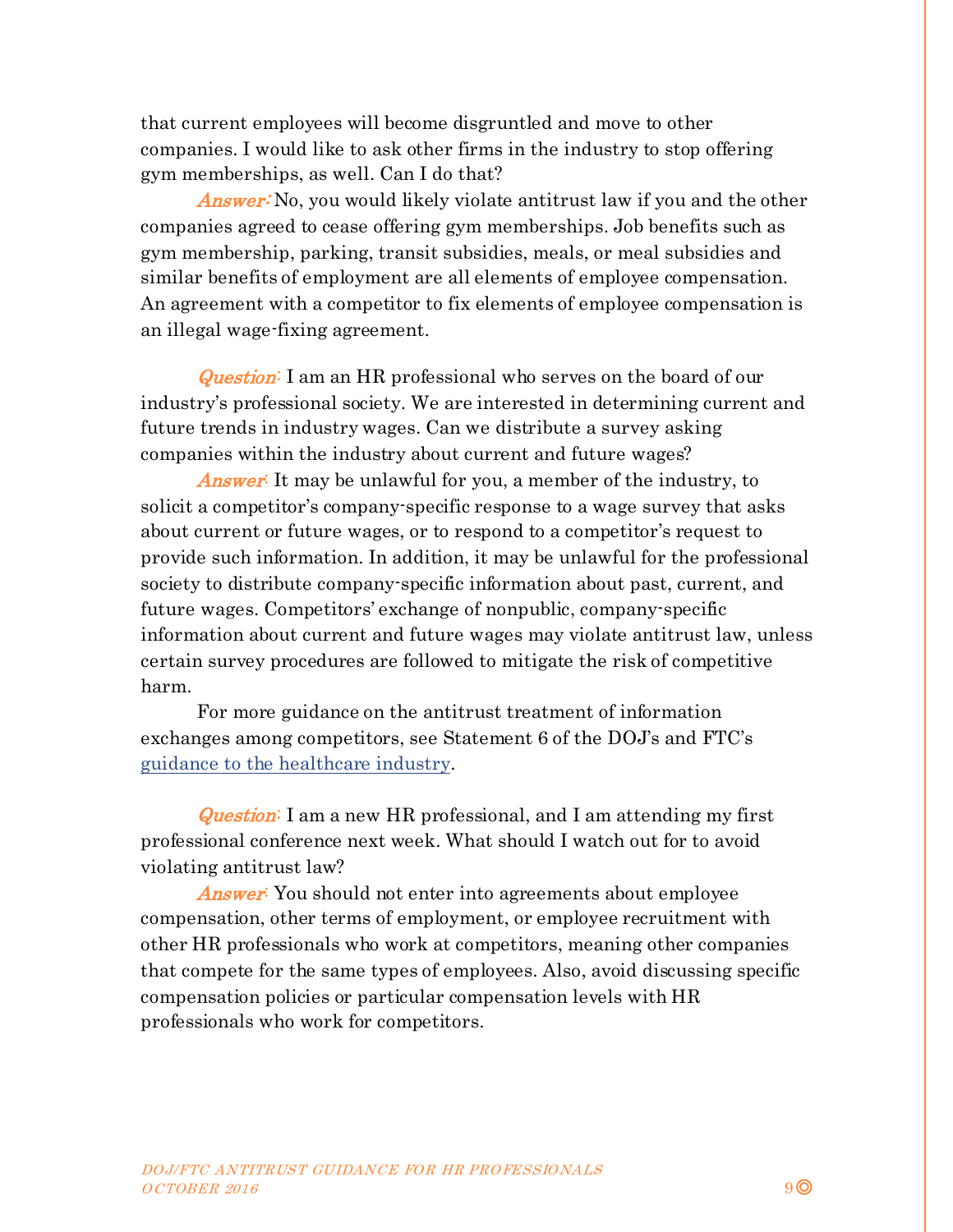#### Other resources are available.

The federal antitrust agencies have prepare[d a list of red flags](https://www.justice.gov/atr/file/903506/download) that HR professionals and others should look out for in employment settings.

## When in doubt, seek legal assistance.

If HR professionals have questions regarding whether particular conduct violates the antitrust laws, they should consider seeking legal advice.

#### Report potential violations.

If HR professionals or other interested parties have information about a possible antitrust violation regarding agreements among competitors to fix wages, salaries, benefits, or other terms of employment, or agreements not to compete for employees in hiring decisions, the federal antitrust agencies encourage them to report such conduct.

Reports can be made to the Division through the Citizen Complaint Center by e-mail [\(antitrust.complaints@usdoj.gov\)](mailto:antitrust.complaints@usdoj.gov), phone (1-888-647-3258, toll free in the U.S. and Canada, or 202-307-2040), or mail (Citizen Complaint Center, 950 Pennsylvania Avenue, NW, Room 3322, Washington, DC 20530).

Reports can be made to the FTC through the Bureau of Competition's Office of Policy and Coordination by email [\(antitrust@ftc.gov\)](mailto:antitrust@ftc.gov), phone (202-326- 3300), or mail (Office of Policy and Coordination, Room CC-5422, Bureau of Competition, Federal Trade Commission, 600 Pennsylvania Avenue, NW, Washington, DC 20580).

The federal antitrust agencies encourage HR professionals or others with information to use the following questions as a guideline to describe your complaint.

- What are the names of companies, individuals, or organizations that are involved?
- In what manner have these companies, individuals, or organizations potentially violated the federal antitrust laws?